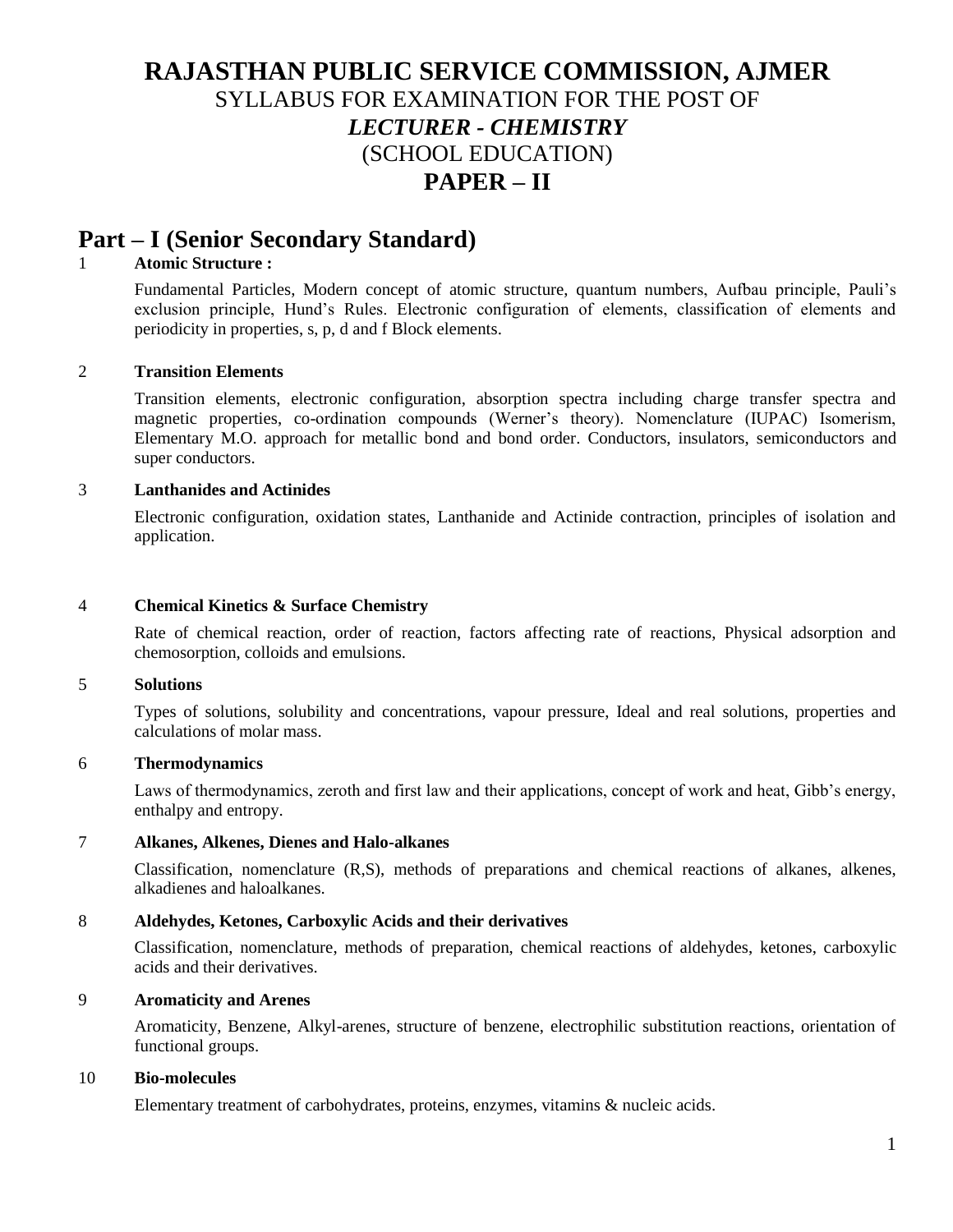# **Part – II (Graduation Standard)**

## 1 **Chemical Bonding**

Theories of chemical bonding, VB and MO theories of Diatomic molecules, VSEPR theory, Quantum mechanics, Schrodinger's wave equation for one electron system.

## 2 **Co-ordination Complexes**

Details of Crystal field theory for weak and strong field complexes. Comparison of VB and CFT theories. Factors affecting 10 Dq. Thermodynamic aspects of Crystal fields, John-Teller effect.

## 3 **Co-ordination chemistry of Lanthanides and Actinides**

Co-ordination behaviour of Lanthanides and Actinide complexes. Magnetic and spectroscopic properties.

## 4 **Chemical Dynamics :**

Zero, first and second order reactions. Collision and Transition state theories and their comparison.

#### 5 **Electrochemistry**

Electrochemical and Galvanic cells, theory of strong electrolytes. Debye and Huckel theory of activity coefficient, Nernst equation, Ionic equilibria. Fuel cells.

#### 6 **Enthalpy and Entropy**

Enthalpy and its changes at constant pressure and temperature. Entropy as a function of temperature and volume. Hess's Law of constant heat summation, Gibbs and Helmoltz functions.

## 7 **Conformations and Configuration**

Conformation of alkanes (ethane, butane). Configuration of alkenes (E/Z) nomenclature. Conformations of cyclo-hexane.

## 8 **Name Reactions**

Nucleophilic Addition reactions and mechanism of Aldol, Cannizzaro, Perkin, Stobbe, Benzoin, Reformatsky, Knovengel, Baeyer–Villiger, Wittig and Mannich reactions.

## 9 **Halo, Nitro, Amino-Arenes and Diazonium Salts**

Preparations, Chemical properties, elimination and addition mechanism and synthetic applications of diazonium salts.

## 10 **Polymers and Drugs**

Polymers, Types of polymerization, natural and synthetic polymers. Drugs (antacids, anti-histamines, analgesics, antipyretics, antibiotics and antifertility).

# **Part – III (Post Graduation Standard)**

## 1 **Molecular Orbital Theory**

M.O. Theory of polyatomic molecules  $(AX_2, AX_3 \text{ and } AX_4)$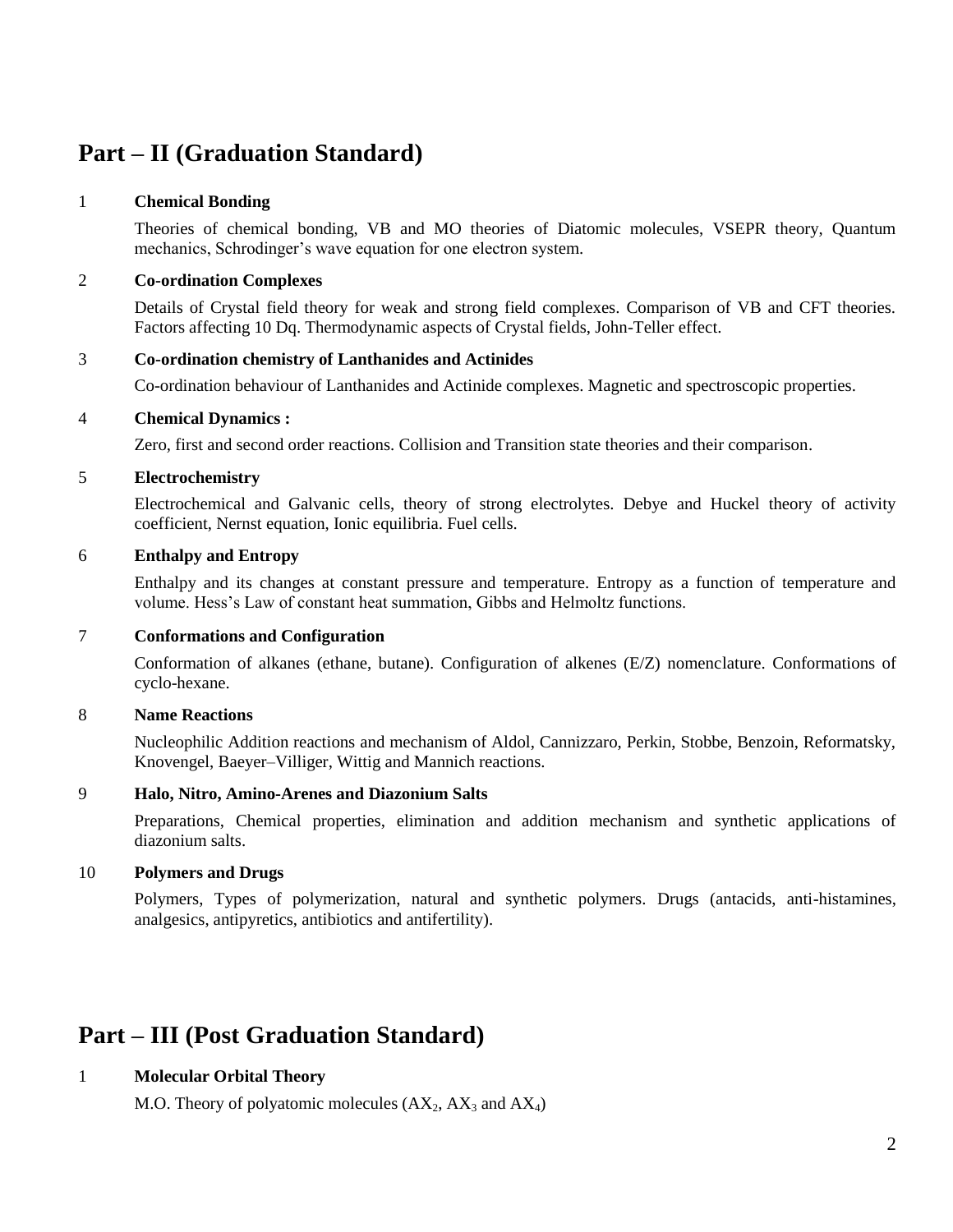| $\overline{2}$ | <b>Organometallic Compounds</b>                                                                                                                |  |  |
|----------------|------------------------------------------------------------------------------------------------------------------------------------------------|--|--|
|                | Organometallic compounds of Li, Mg, Sn and Fe. Structure, bounding and Applications.                                                           |  |  |
| $\mathfrak{Z}$ | <b>Super Heavy Elements</b>                                                                                                                    |  |  |
|                | Super heavy elements, electronic configuration and their positions in the periodic table.                                                      |  |  |
| $\overline{4}$ | <b>Kinetics and Catalysis</b>                                                                                                                  |  |  |
|                | Kinetics of photo-chemical reactions, Acid-Base and Enzyme catalysis.                                                                          |  |  |
| 5              | Electrochemistry                                                                                                                               |  |  |
|                | Measurement of E.M.F., Kohlrausch's Law and its applications, Membrane equilibria.                                                             |  |  |
| 6              | <b>Thermodynamics</b>                                                                                                                          |  |  |
|                | Third Law of Thermodynamics and Joule-Thompson's experiment.                                                                                   |  |  |
| $\overline{7}$ | <b>Substitutions and Elimination Reactions</b>                                                                                                 |  |  |
|                | $S_N^1$ , $S_N^2$ , $S_N^1$ , $E_1$ and $E_2$ reactions of haloalkanes, Preparation and Chemical reactions of phenols, ethers and<br>epoxides. |  |  |
| 8              | $\alpha$ , $\beta$ - Unsaturated Aldehydes and Ketones                                                                                         |  |  |
|                | Reactions of $\alpha$ , $\beta$ - Unsaturated Aldehydes and Ketones, Michael addition, Favorskii rearrangement.                                |  |  |
| 9              | <b>Pericyclic Reactions</b>                                                                                                                    |  |  |
|                | Electrocyclic, Cyclo-addition and Sigmatropic rearrangement, Photo-organic chemistry of alkenes.                                               |  |  |
| 10             | <b>Environmental Pollution and Spectroscopy</b>                                                                                                |  |  |
|                | Ozone depletion, Green house effect, Global warming. Elementary idea of IR, UV and NMR techniques.                                             |  |  |
|                |                                                                                                                                                |  |  |

## **Part – IV (Educational Psychology, Pedagogy, Teaching Learning Material, Use of computers and Information Technology in Teaching Learning)**

- 1. Importance of Psychology in Teaching-Learning :
	- Learner,
	- Teacher,
	- Teaching-learning process,
	- School effectiveness.
- 2. Development of Learner :
	- Cognitive, Physical, Social, Emotional and Moral development patterns and characteristics among adolescent learner.
- 3. Teaching Learning :
	- Concept, Behavioural, Cognitive and constructivist principles of learning and its implication for senior secondary students.
	- Learning characteristics of adolescent and its implication for teaching.